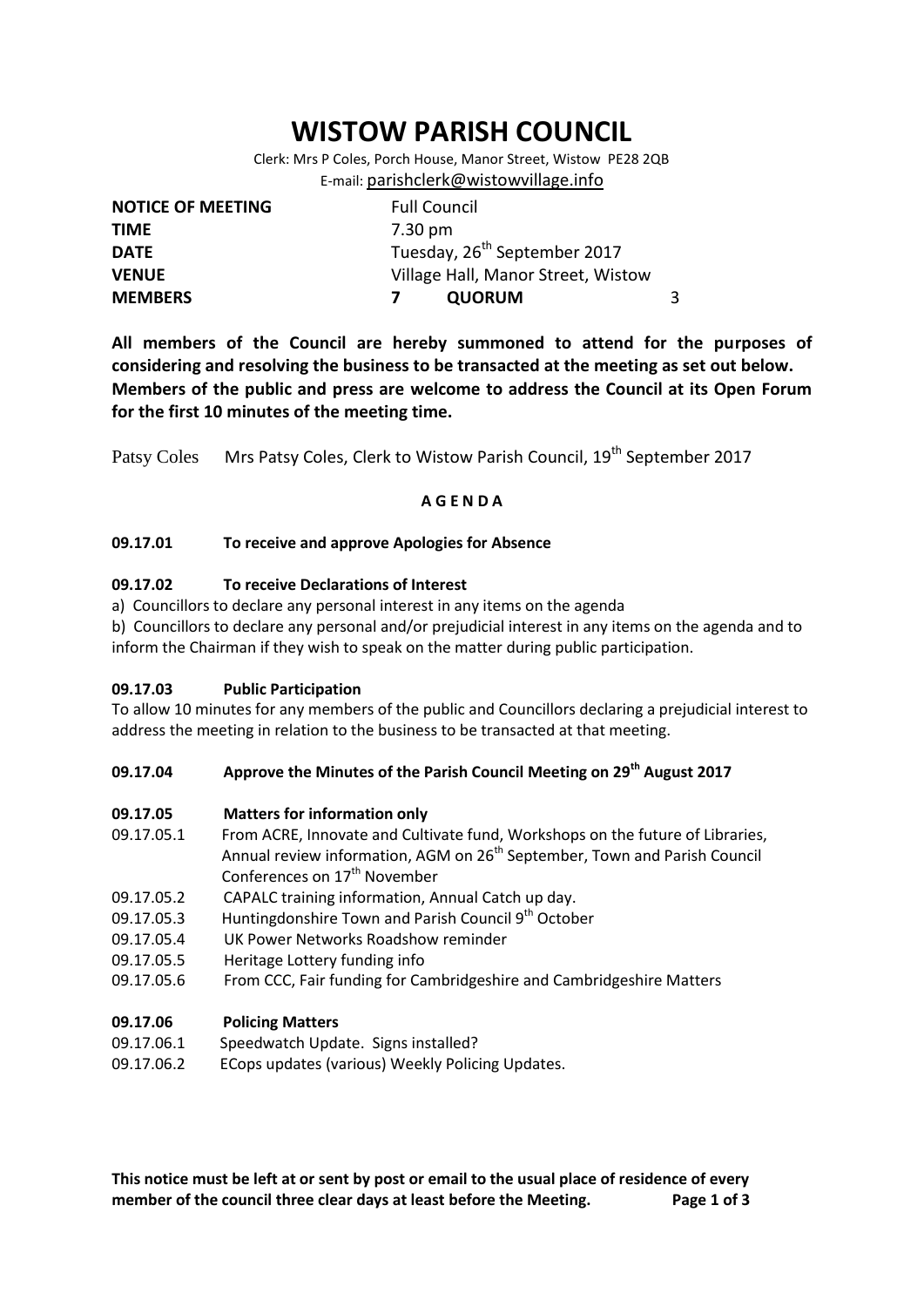## **Page 2**

**09.17.07 To receive reports from County and District – Mr T Rogers, Mr P Bucknell and Mrs J Tavener**

## **09.17.08 Finance**

|          |                                             | a) to approve the Financial Statement and Cashflow for September |
|----------|---------------------------------------------|------------------------------------------------------------------|
|          | b) to approve payment of following amounts: |                                                                  |
|          | Clerks salary and expenses                  | £232.68                                                          |
|          | CGM grass cutting                           | £595.20                                                          |
|          | Zen Internet, domain name                   | £ 69.44                                                          |
|          | Came & Co insurance                         | £768.03                                                          |
|          | Anglia Water, cemetery tap                  | £19.20                                                           |
|          | PKF, Auditors                               | £120.00                                                          |
|          | Ray Burton, hedge                           | £ 80.00                                                          |
| 09.17.08 | Income for September: none                  |                                                                  |

## **09.17.09 Correspondence**

09.17.09.1 Email from a resident of the Toll asking for information on the pub

## **09.17.10 To consider any Planning Applications received and planning related issues**

09.17.10.1 17/01858FUL Manor House, Manor Street, Wistow Demolition of existing barn and replace with one house and double fronted car port.

## **09.17.11 Highways Report/Traffic Matters**

- 09.17.11.1 MVAS have arrived, need to install
- 09.17.11.2 Information from CCC on road works events
- 09.17.11.3 Any outstanding highways issues

## **09.17.12 Maintenance Issues**

- 09.17.12.1 Playground update, Mr Carter and Mr MacInnes.
- 09.17.12.2 Playground rota/risk assessment forms, May , Mr Leigh,
- August Mr Waller and September Mrs Emery
- 09.17.12.3 Update on Church steps repair

## **09.17.13 Administration Matters**

- 09.17.13.1 Still no quote received for PC11
- 09.17.13.2 Update on policies
- 09.17.13.3 Update on ACV nomination on the Three Horseshoes
- 09.17.13.4 Insurance renewal due, paperwork circulated
- 09.17.13.5 Precept paperwork for next year received, budget meeting to be arranged
- 09.17.13.6 Annual Playground inspection due, who to use
- 09.19.13.7 Allotment invoices due, increase due to be notified next year for 2019

## **09.17.14 Working Parties Feedback and Updates**

| a-Litter        | Mr MacInnes           |
|-----------------|-----------------------|
| b- Countryside  | Mr Gregory            |
| c- Village Hall | Mr MacInnes/Ms Leaton |
| d- Website      | Mrs Janiak-Emery      |

**This notice must be left at or sent by post or email to the usual place of residence of every member of the council three clear days at least before the Meeting. Page 2 of 3**